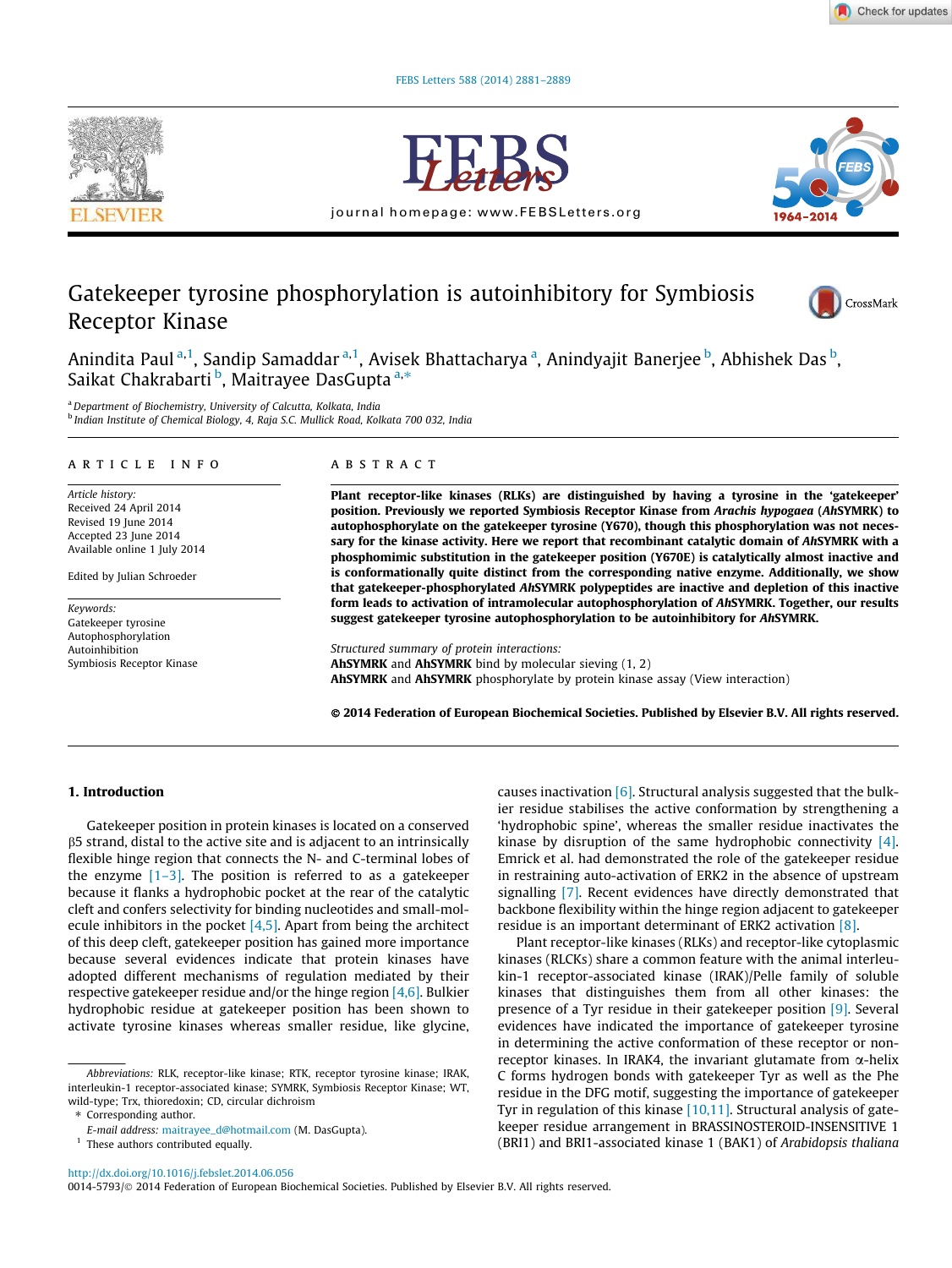suggests that hydrogen-bond interactions of the hydroxyl group of the invariant gatekeeper tyrosine with the conserved Lys/Glu saltbridge (residue 911/927 and 317/334 in BRI1 and BAK1, respectively) are hall-marks of activated plant receptor-like kinases [12,13]. The importance of gatekeeper tyrosine in the functional outputs of RLKs/RLCKs is also evidenced. For example, structure– mimic substitutions of gatekeeper Tyr–Phe in BRI1 (Y956F) [14], or in an RLCK like Botrytis-induced kinase 1 (BIK1, Y150F) [15], blocks their in vitro kinase activity as well as biological function. In lysin motif domain-containing receptor like kinase-3 (LYK3), a gatekeeper mutant (Y390F) retained partial kinase activity, but mutant LYK3 was biologically active [9]. In contrast, in gatekeeper mutants Y363F of BAK1 [16] or Y670F of Symbiosis Receptor Kinase of Arachis hypogaea [17], the catalytic potential of the RLKs remain unaffected. This indicates that unlike BRI1 or BIK1, for RLKs like SYMRK or BAK1, the H-bonding network involving the free hydroxyl group of gatekeeper tyrosine was not essential for their in vitro catalytic activity. Considering the contrasting effects of gatekeeper substitution in RLKs, the involvement of free hydroxyl group of gatekeeper tyrosine in an H-bonding network cannot be considered as a quintessential signature of the activated state for all RLKs.

Symbiosis Receptor Kinase (SYMRK) is an orphan RLK involved in root nodule symbiosis [18,19]. Earlier, we have demonstrated that gatekeeper Tyr (Y670) is the predominant site of tyrosine autophosphorylation in A. hypogaea SYMRK (AhSYMRK) both in vitro and in planta [17]. Catalytic activity of Y670F mutant of AhSYMRK, indicated that autophosphorylation on gatekeeper Tyr was not a prerequisite for AhSYMRK to be an active kinase [17]. Here we report that recombinant catalytic domain of AhSYMRK with a phosphomimic substitution in the gatekeeper position (Y670E) is conformationally distinct with an almost loss of catalytic activity. We also show that the gatekeeper-phosphorylated AhSYMRK polypeptides were almost inactive indicating that the negative charge of the phosphate group negatively affects the catalytic activity of AhSYMRK. Depletion of this inactive form activated intramolecular autophosphorylation of AhSYMRK, suggesting gatekeeper tyrosine autophosphorylation to be autoinhibitory for this RLK.

#### 2. Experimental procedures

2.1. Cloning, mutagenesis, expression and purification of recombinant AhSYMRK

Amplification, sub-cloning, mutagenesis, expression and purification of recombinant AhSYMRK kinase domain polypeptides were performed as described previously [17]. The primers used for developing Y670E mutant were F-5'GATTCTCGTGGAGCCTTTTAT GTC3' and B-5'GACATAAAAGGCTCCACGAGAATC3'. Purification of AhSYMRK and its mutant polypeptides through FPLC was performed on Superose 6 10/300 GL column (GE Healthcare) at a flow rate of 0.5 ml/min using a buffer containing 25 mM Tris–HCl at pH 8.0, 150 mM NaCl and 2.5 mM EDTA and 250 µl fractions were collected. Standards for the gel-filtration column (Gel Filtration Calibration Kit, GE Healthcare) were Ferritin (440 kDa), Aldolase (158 kDa), Ovalbumin (44 kDa), and Carbonic Anhydrase (29 kDa). Eluted fractions corresponding to each peak were collected and distributed into  $25 \mu l$  aliquots, quickly frozen in dry ice and stored at  $-80$  °C for further analysis.

## 2.2. Kinase assay and phosphoamino acid analysis

Kinase autophosphorylation assays were carried out as described earlier [17,20,21]. Immunoblotting was conducted as

per manufacturer's instructions with monoclonal  $\alpha$ -pY (1:3000) and polyclonal  $\alpha$ -pT (1:3000) from Cell Signaling Technology, polyclonal  $\alpha$ -His<sub>6</sub> (1:2000) and monoclonal  $\alpha$ -pS 05 (1:100) from Qiagen, polyclonal  $\alpha$ -SYMRK (raised in rabbit against the cytosolic domain of AhSYMRK as described earlier [22]) and custom-made antibody against the synthetic peptide (665-QQILVpYPFMS-674) (Imgenex India) [17]. To monitor the phosphorylation status, Pro-Q Diamond Phosphoprotein Stain (Invitrogen) was used according to manufacturer's protocol and data were obtained using Typhoon Trio+ Scanner (GE Heathcare).

## 2.3. Circular dichroism (CD)

 $His<sub>6</sub>-AhSYMRK$  (wild-type (WT)) and its mutants (Y670F, Y670E and K625E) were dialyzed overnight against 5 mM Tris–HCl (pH 8.0) and 25 mM NaCl at  $4^{\circ}$ C. Far-UV spectra with excitation wavelengths ranging from 200 to 260 nm were recorded for each protein (final concentration 0.1 mg/ml) in Jasco J-815 CD Spectrometer, in a 0.1 cm path length cuvette. The results were expressed in Molar Ellipticity [23].

### 2.4. Fluorescence measurements

AhSYMRK and its mutants were dialyzed overnight against 5 mM Tris–HCl (pH 8.0) and 25 mM NaCl and were brought to  $A_{280}$  of 0.1 O.D. Measurements were conducted in a 1 cm cuvette at room temperature in a Cary Eclipse Fluorescence Spectrophotometer (Varian). Scans were performed at an excitation wavelength of 280 nm, a bandwidth of 5 nm with a scan speed of 240 nm/min [24].

## 2.5. Limited proteolysis

For limited proteolysis with trypsin,  $40 \mu$ g of purified protein was diluted to 250 µl reaction volume containing 50 mM NH<sub>4-</sub> HCO<sub>3</sub>, pH 7.8 and incubated at 37 °C with Trypsin (Promega) at a 1:1000 (w/w) enzyme: substrate ratio  $[24]$ . 25 µl aliquots were removed at fixed time points, and the reaction was stopped by the addition of 2X Laemmli buffer and boiling for 5 min. Digested protein samples ( $\sim$ 4 µg/lane) were separated in a 7.5% SDS–PAGE and gels were stained with Commassie Brilliant blue R250.

### 2.6. Immunoprecipitation

AhSYMRK expressed in Escherichia coli was immunoprecipitated with monoclonal  $\alpha$ -pY antibody (Cell Signaling Technology) under binding conditions described previously with modifications [21]. In brief, 400 µg of protein was incubated in a total reaction volume of 300 µl in the presence of 20 mM HEPES pH 7.4, 150 mM NaCl and 1 µg of the corresponding antibody. Incubation was performed for 4 h at  $4^{\circ}$ C. Protein A Sepharose Fast Flow beads (GE Healthcare) were added, gently mixed for 1 h and washed five times with 20 mM HEPES pH 7.4 and 150 mM NaCl. The bound AhSYMRK from the immunoprecipitate was eluted with 2 M NaCl and immediately desalted. 0.2-0.5 µg of the bound and unbound fractions were used for immunoblotting and kinase activity assay.

#### 2.7. Homology modeling analysis

AhSYMRK kinase domain sequence (Uniprot ID: E6YC17) was subjected to HHPRED  $[25]$  server for the prediction of secondary and tertiary structure. Fold prediction results suggest strong structural similarity between AhSYMRK kinase domain and human IRAK4 kinase domain complexed with AMPPNP (PDB ID: 2OID; chain B) [11]. Three-dimensional (3D) coordinates of AhSYMRK was generated by MODELLER 9.8 [26] package using chain B of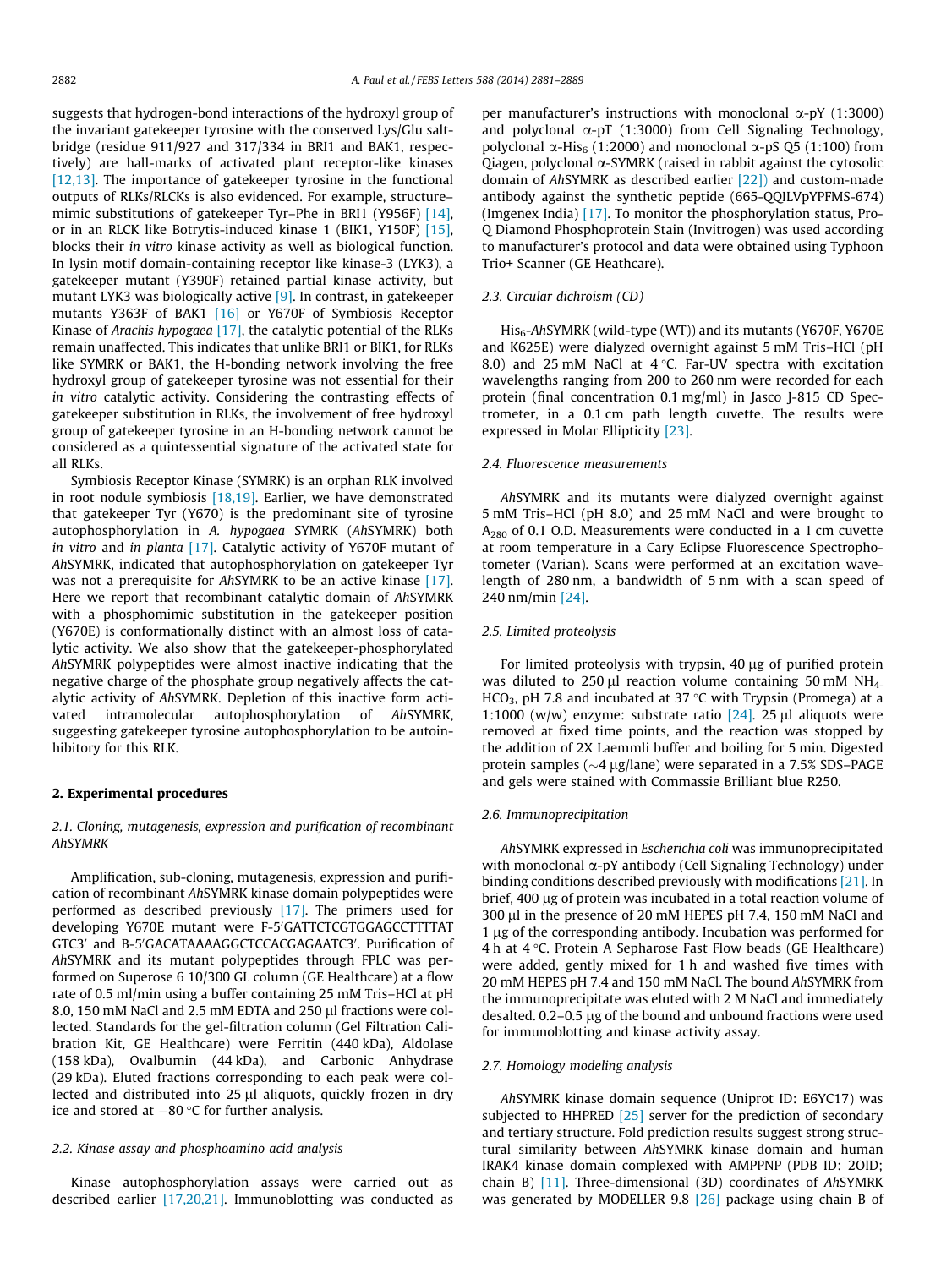2OID as ligand bound ('active') reference structure. 3D models were filtered based on the best energy parameters (MOLPDF and DOPE scores) and were further validated using PROCHECK [27] and Verify 3D [28] structure validation tools. Phospho-transfer was performed using the CHIMERA software [29].

## 3. Results and discussion

## 3.1. Phosphomimic substitution in gatekeeper position (Y670E) strongly reduces AhSYMRK activity

To clarify the consequence of gatekeeper Tyr phosphorylation on AhSYMRK activity we initiated our investigation by making a phosphomimic substitution of gatekeeper Tyr with Glu (Y670E) in the His<sub>6</sub>-tagged core kinase domain (573–883 [17]) of AhSYMRK. The idea was to check the effect of having negative charges in the gatekeeper position buried in the hydrophobic pocket of the catalytic cleft. The mutant polypeptide was expressed and subjected to kinase reaction *in vitro* in presence of  $[\gamma^{-32}P]$ -ATP. The gatekeeper substituted Y670F mutant was used as a control as there is no loss of activity in Y670F AhSYMRK [17]. As indicated in Fig. 1A, the wild-type AhSYMRK and the Y670F mutant actively autophosphorylated but the activity of Y670E kinase was severely affected. Thus a phosphomimic (Y670E) but not a structure-mimic (Y670F) substitution in the gatekeeper position has adverse effect on the catalytic activity of AhSYMRK. In our previous report, we have shown that AhSYMRK autophosphorylated in E. coli before extraction [17] and to check the same in Y670E AhSYMRK, we harvested E. coli cells overexpressing the polypeptide under denaturing conditions in presence of 8 M urea before purification. As indicated in Fig. 1B, pTyr was undetectable in both the gatekeeper mutants Y670E and Y670F indicating that these mutants were unable to autophosphorylate on tyrosine residues. This observation is also in consistence with gatekeeper Y670 being the primary site of tyrosine phosphorylation in AhSYMRK [17]. pThr and pSer was detectable in both the gatekeeper mutants though the level of autophosphorylation was much lower in Y670E mutant kinase. This indicates that Y670E can autophosphorylate on Ser/Thr but its ability to phosphorylate on tyrosine residues is abolished.



Fig. 1. Phosphomimic substitution in gatekeeper position (Y670E) substantially reduces AhSYMRK activity. (A) Post purification catalytic activity of recombinant AhSYMRK and its gatekeeper mutants Y670F and Y670E: autoradiographs for autophoshorylation. (B) Pre purification phosphorylation status of AhSYMRK and its gatekeeper mutants in E. coli: immunoblot analysis using  $\alpha$ -pY,  $\alpha$ -pT and  $\alpha$ -pS antibodies and staining using Pro-Q diamond phosphoprotein stain. (Autorad, autoradiograph; CBB, coomassie brilliant blue; a-pS, anti-phosphoserine; a-pT, anti-phosphothreonine; a-pY, anti-phosphotyrosine.)

Finally, in accordance with Y670E having reduced catalytic activity, phosphoprotein stain indicated the phosphorylation level in Y670E to be very low as compared to WT SYMRK as well as the Y670F mutant. These data indicated that negative charge in the gatekeeper position adjacent to the hinge region of AhSYMRK adversely affects its catalytic activity. This could either be because the negative charge has a destabilizing effect on the ATP-binding cleft of the catalytic groove or the charged residue in the gatekeeper position could also interfere with the hinge-bending motions of the two lobes that are needed for adopting the catalytically competent conformation of protein kinases [30]. Whatever be the case, the gatekeeper residue does not appear to be directly involved in the catalytic phosphotransfer by AhSYMRK since catalytic activity in Y670E was not abolished like the K625E mutant, where the ATPbinding invariant lysine was substituted with Glu [17]. Also, the activity of Y670F mutant clearly showed that neither autophosphorylation on gatekeeper tyrosine (Y670) nor availability of free hydroxyl group of Y670 was necessary for AhSYMRK activity.

## 3.2. AhSYMRK (Y670E) is conformationally distinct

The native as well as the Y670E kinase domains were analysed using spectroscopy and limited proteolysis to test the effect of phosphomimic substitution at gatekeeper position on the conformation of AhSYMRK. The far-UV circular dichroism spectra of WT AhSYMRK and the gatekeeper mutants, Y670F and Y670E, had negative bands at 208 and 222 nm (Fig. 2A) which is similar to the spectra reported for other receptor tyrosine kinases and supports the ordered helical structure present in the core kinase domain of AhSYMRK [24,31,32]. The spectral overlap between the active kinases (WT and Y670F) and the gatekeeper mutant with strongly reduced activity (Y670E) indicated that there was no significant variation in the secondary structure of the kinase associated with its level of activation. The catalytically dead K625E mutant of AhSYMRK also showed an overlapping spectrum with very small and subtle changes implying that activation of AhSYMRK polypeptide is not associated with any significant change of its secondary structure. As opposed to this, variation in intrinsic tryptophan fluorescence emission (Fig. 2B) was indicative of the conformational variations of active and inactive AhSYMRK polypeptides. The fluorescence was enhanced and red shifted in Y670E ( $\lambda_{\text{max}}$  = 347 nm), Y670F ( $\lambda_{\text{max}}$  = 348 nm), and WT ( $\lambda_{\text{max}}$  = 347 nm) in comparison to the catalytically dead unphosphorylated K625E ( $\lambda_{\text{max}}$  = 344 nm). As phosphorylation status is indicative of kinase activity, the relatively less fluorescence emission of Y670E as compared to WT or Y670F is in consistence with its strongly reduced (but not abolished) catalytic activity. The conformations of AhSYMRK polypeptides were further studied using limited proteolysis to probe into the accessibility in protein structure [33]. As shown in Fig. 2C, the trypsin digestion patterns of WT AhSYMRK revealed that the 45 kDa band remained almost undigested after 15 min. In contrast, in the catalytically dead kinase (K625E) the 45 kDa band completely disappeared within 15 min with the concomitant appearance of two visible bands at 42 kDa and 38 kDa indicating this polypeptide to be completely digested under identical conditions. These observations suggest that the native AhSYMRK with a phosphorylated backbone has a rigid structure that is inaccessible to proteases but the catalytically dead unphosphorylated AhSYMRK (K625E) has enhanced backbone flexibility that increased its susceptibility to proteases. In contrast to these extremes, in both the gatekeeper mutants (Y670F and Y670E) the 45 kDa was partially digested after 15 min giving rise to the 42 kDa and 38 kDa bands indicating that these mutants have restricted accessibility to trypsin. Thus both the gatekeeper mutants have more backbone flexibility than the WT AhSYMRK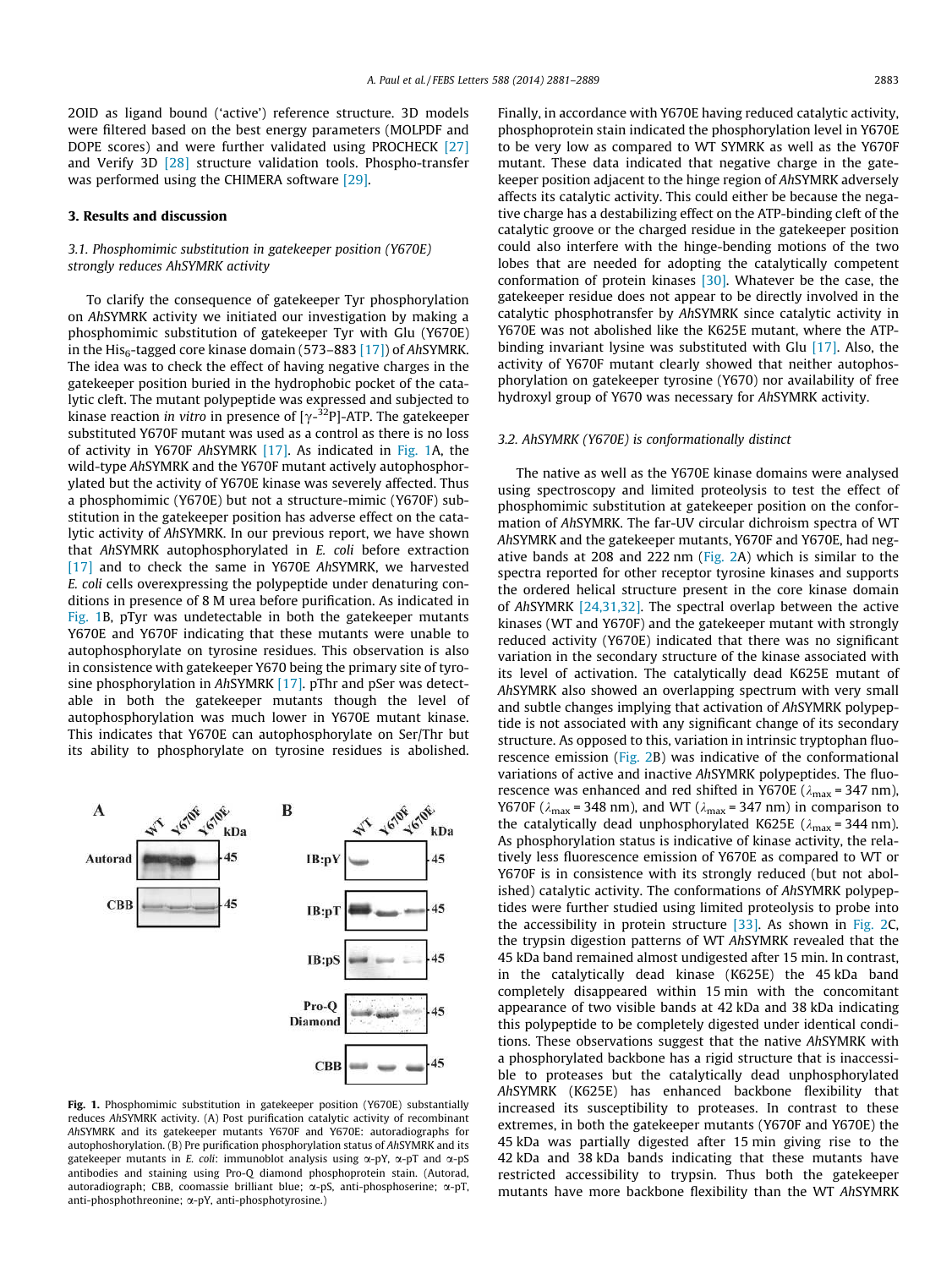

Fig. 2. Conformational analysis of AhSYMRK and its mutant polypeptides. (A) An overlay of the far-UV CD spectra of AhSYMRK and its mutants (WT—, K625E– ––, Y670F----, Y670E $\cdots$ ). (B) The intrinsic fluorescence spectra of WT-, K625E---, Y670F---- and Y670E polypeptides were recorded from 300 to 500 nm with an excitation wavelength at 280 nm. (C) Tryptic fingerprinting (at 1:1000 (w/w) enzyme to substrate ratio) of WT, Y670F, Y670E and K625E were done for indicated time points, followed by analysis in a 7.5% SDS–PAGE. Appearance of 42 kDa and 38 kDa bands are indicated with white and black arrowheads, respectively.

but more rigidity as compared to the catalytically dead K625E polypeptide. It is of note that the gatekeeper mutants Y670F and Y670E have similar backbone flexibility in spite of having contrasting catalytic potential.

In summary, in consistence with reduced catalytic potential of Y670E mutant of AhSYMRK, both intrinsic fluorescence emission properties and protease accessibility indicated this polypeptide to be conformationally distinct from both the active WT AhSYMRK as well as its catalytically dead (K625E) counterpart.

## 3.3. The propensity to oligomerise/dimerise in native AhSYMRK is severely affected in Y670E mutant

Earlier reports indicated that intracellular domains of RLKs possess an intrinsic propensity to form dimers and higher-order oligomers  $[12,24]$ . We intended to check whether the native AhSYMRK kinase domain shared this property of dimerisation and/or oligomerisation and if yes, whether Y670E with a distinct conformation differed with respect to the propensity of oligomerisation. The Ni–NTA enriched AhSYMRK polypeptide was clarified through size exclusion chromatography in a Superose 6 column (GE Healthcare). WT AhSYMRK eluted predominantly at around 76 kDa (peak at 16.5 ml) where the catalytically inactive K625E AhSYMRK eluted at around 40 kDa (peak at 17.28 ml) (Fig. 3A and Supplemental Fig. S1), suggesting the active WT polypeptide to be stable in a dimeric form. The monomeric form of K625E polypeptide ruled out the possibility of any influence of the  $His<sub>6</sub>$ -tag on the dimerisation of AhSYMRK kinase domain (Fig. 3A). We noticed that with increasing concentrations around  $75 \mu$ M, the WT polypeptide showed an increased tendency to oligomerise and form aggregates that eluted within void volume. This indicated that the WT AhSYMRK had a propensity to oligomerise and this propensity was concentration-dependent. Western blot analysis by  $\alpha$ -His<sub>6</sub> as well as  $\alpha$ -SYMRK confirmed that the void volume fraction as well as other fractions eluting at higher molecular weight, consisted of aggregates of the WT AhSYMRK polypeptide (Fig. 3B). The void fractions were pooled as Peak1 (P1) and the dimeric fractions as Peak2 (P2) and both were subjected to in vitro autophosphorylation assay. As indicated in Fig. 3C, no autophosphorylation was detected in the void fraction (P1) of AhSYMRK. We also tested the fractions eluting in between P1 and P2 containing higher order oligomeric fractions (data not shown), but autophosphorylation was only detectable in the dimeric fraction of AhSYMRK. Immunoblot analysis of P1 and P2 using  $\alpha$ -pY670 (665–674) and a-pY indicated that both the oligomeric and dimeric fractions of WT AhSYMRK were autophosphorylated on gatekeeper tyrosine. This indicated that AhSYMRK could actively autophosphorylate on gatekeeper tyrosine before oligomerising into inactive higher order structures. Immunoblot analysis also indicated that all higher order oligomeric structures of AhSYMRK eluting in between P1 and P2 were phosphorylated on gatekeeper tyrosine (data not shown). In summary, our experiments suggested that the catalytic domain of native AhSYMRK existed as a dimer and possessed an intrinsic propensity to form higher-order oligomers. Since we only used the kinase domain for our experiments the observed formation of the dimer or the higher order structures were not contributed by the juxtamembrane region (JM) or the C-terminal (CT) region. This ligand independent formation of dimers by intracellular domains of receptor kinases have been noted earlier; for example, receptor tyrosine kinases (RTKs) such as NGFR, EGFR, and EpoR can exist as preformed dimers even in the absence of ligand [34– 38]. Among RLKs, BRI1 [39–41] and the S-locus receptor kinase [42] have been shown to exist as ligand-independent dimers, but the precise mechanism of dimer/oligomer formation in plant RLKs and their in vivo relevance remains to be understood.

Our next objective was to check the propensity of oligomerisation in the gatekeeper-substituted Y670E and Y670F mutants (Fig. 3A). For this, the Ni–NTA enriched mutant polypeptides at  $75 \mu$ M concentration were clarified through size exclusion chromatography in a Superose 6 column under identical conditions. As opposed to the native enzyme that eluted in dimeric form, both the gatekeeper mutants appeared to elute as monomers (Fig. 3A). The Y670E mutant eluted at 17.23 ml along with the catalytically inactive K625E polypeptide at around  $\sim$ 40 kDa (Supplemental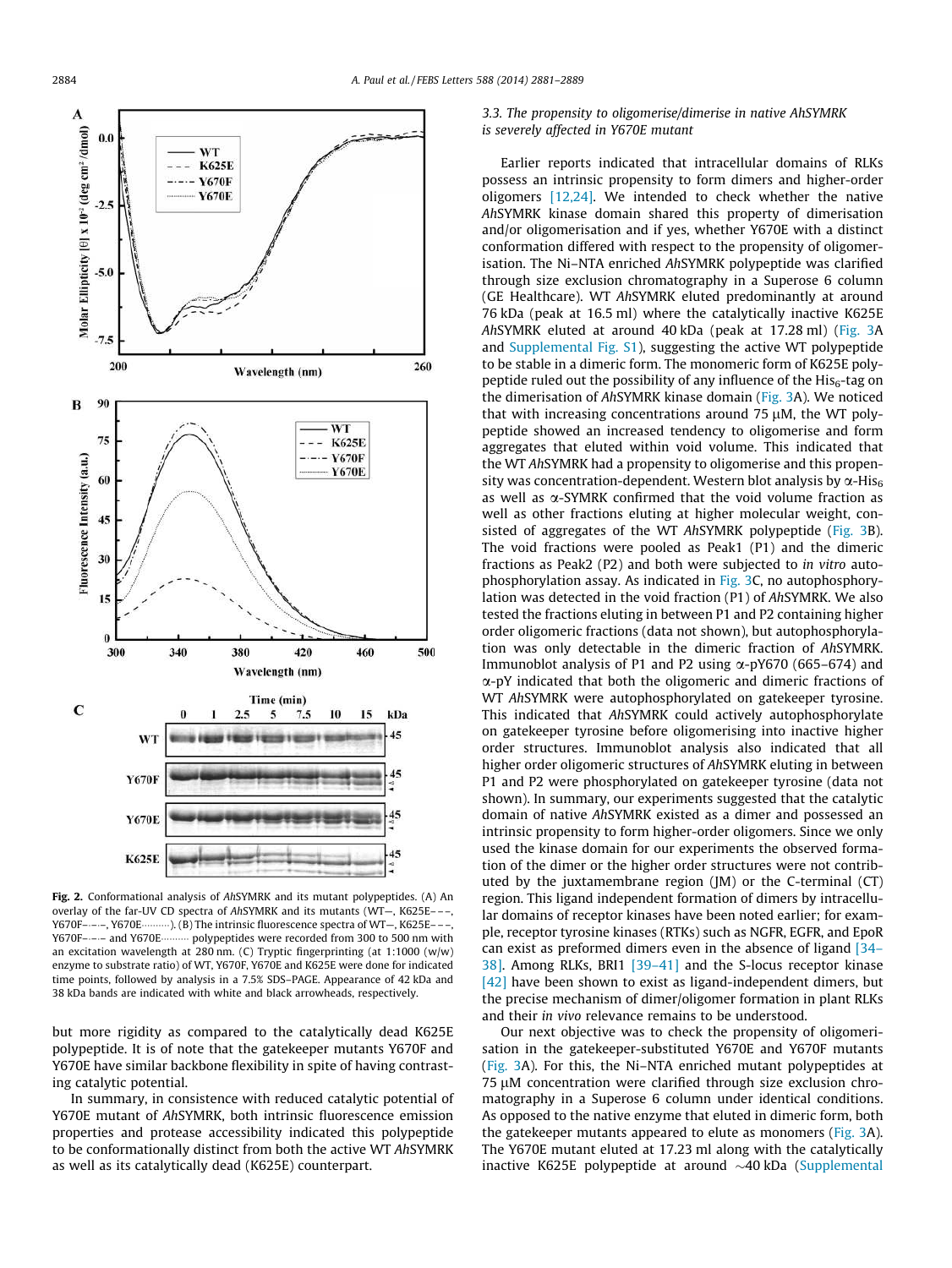

Fig. 3. Size exclusion chromatography of AhSYMRK polypeptides. (A) The Superose-6 FPLC absorbance profile at 280 nm for WT AhSYMRK at increasing concentrations: 8 uM $...,$  38 uM $---$  and 75 uM $-$ . The absorbance profiles are also shown for AhSYMRK mutants: K625E– $---$ , Y670F– $---$  and Y670E $...$ . The elution behaviour and the apparent molecular mass of marker proteins separated on this column are shown above. Apparent molecular weights of AhSYMRK polypeptides were estimated from the calibration curve (Supplemental Fig. S1). (B) Immunoblot analysis of FPLC purified fractions (P1, intermediate and P2) with  $\alpha$ -SYMRK and  $\alpha$ -His<sub>6</sub> antibodies. (C) Autophosphorylation of FPLC purified peak 1 (P1) and peak 2 (P2) fractions containing AhSYMRK; from left to right, Autoradiograph of autophosphorylation, immunoblot analysis with  $\alpha$ -pY670 (665–674),  $\alpha$ -pY, and  $\alpha$ -His<sub>6</sub>.

Fig. S1). Y670F, which defines a highly active state of the kinase, eluted at 16.86 ml with a slightly higher calculated molecular weight of 44 kDa indicating a change in hydrodynamic properties associated with the active state of this mutant as compared to the inactive Y670E and the K625E mutants. We also noted that the yield of aggregates in the void region was considerably low in Y670E and Y670F as compared to their monomeric form indicating that the tendency to oligomerise was largely decreased in gatekeeper mutated polypeptides.

In this section we demonstrated that native AhSYMRK exists as active homodimers and possesses an intrinsic propensity to form catalytically inactive higher-order oligomers. Unlike BRI1, where deletion of either JM or CT segments abolished dimer formation [12], AhSYMRK kinase domain without its JM and CT segments was sufficient to form stable dimers. However substitution of gatekeeper tyrosine in Y670E and Y670F mutants of AhSYMRK rendered the kinase monomeric with decreased or no propensity to oligomerise. This clearly indicates that presence of tyrosine in the gatekeeper position is important for dimerisation as well as oligomerisation of AhSYMRK. The effect of gatekeeper tyrosine in dimerisation/oligomerisation could be mediated through conformations of the kinase resulting from its hydrogen-bond interactions with the conserved Lys/Glu salt-bridge (K625/E641) which would be destabilised in both the gatekeeper mutants (Y670E and Y670F) as well as the K625E mutant rendering them monomeric. Alternatively, since the catalytically dead K625E mutant failed to dimerise, it is possible that an active kinase autophosphorylated in key positions including the gatekeeper tyrosine is necessary for dimerisation. Intriguingly, BRI1 kinase without its JM domain not only fails to oligomerise but also fails to autophosphorylate on Tyr  $[12,14]$ , implying the importance of Tyr phosphorylation in determining the oligomeric state of an RLK. The exact structural features contributing to the dimerisation process of AhSYMRK however remain to be ascertained in future experiments.

## 3.4. AhSYMRK phosphorylated on gatekeeper tyrosine is inactive

Our next objective was to directly demonstrate the effect of gatekeeper phosphorylation on the catalytic activity of AhSYMRK in the native polypeptide. For this we enriched the pTyr-containing AhSYMRK by immuno-fractionation using  $\alpha$ -pTyr (Fig. 4). The sequentially immunoprecipitated AhSYMRK (Bound1 and Bound2) and the corresponding unbound fractions (Unbound1 and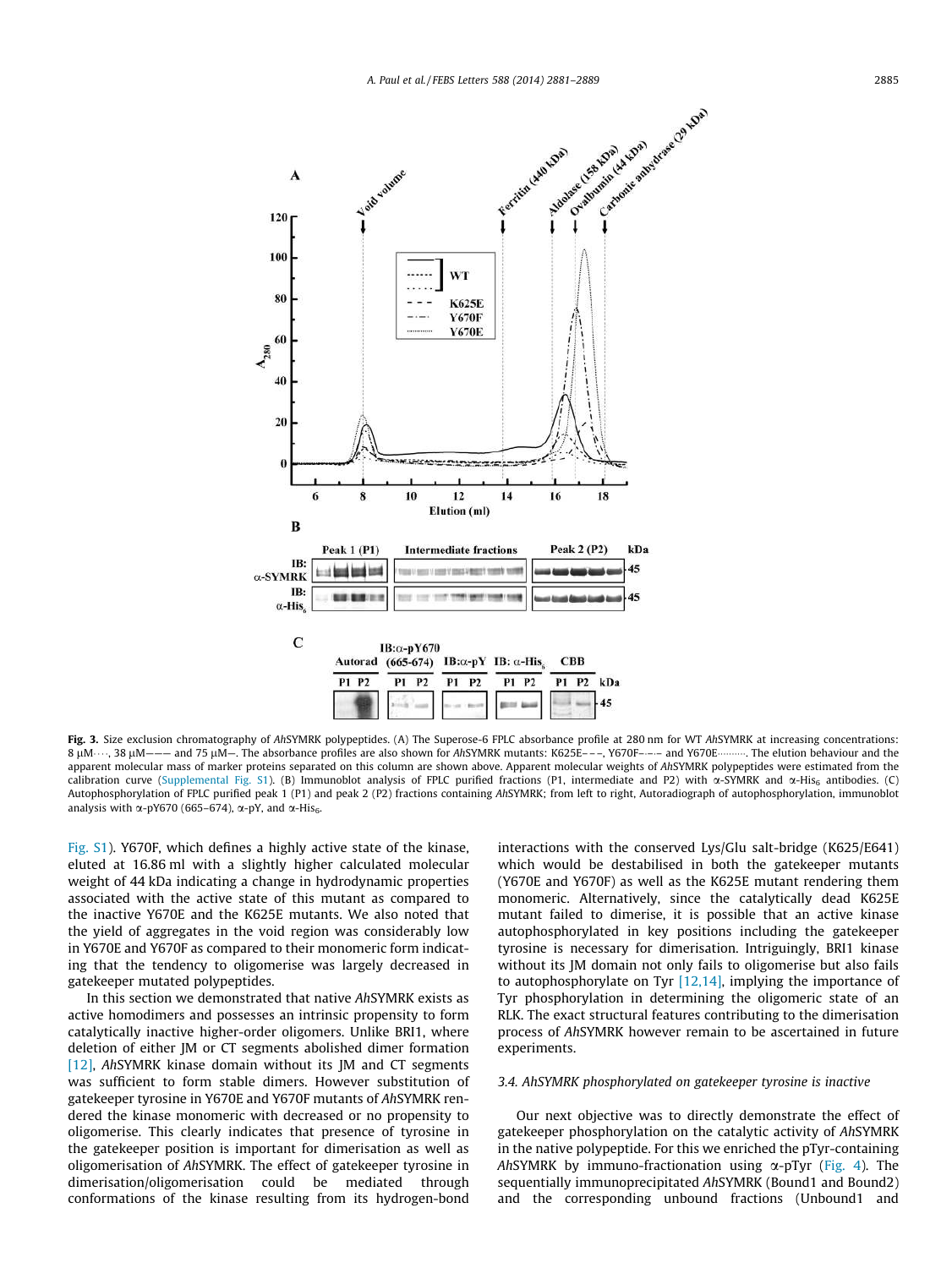Unbound2) represented the pTyr-enriched and depleted fractions, respectively. Only a small fraction (<10%) of AhSYMRK could be immuno-precipitated with  $\alpha$ -pTyr (Fig. 4A). The poor immuno-precipitation of the gatekeeper-phosphorylated AhSYMRK could be due to the relative inaccessibility of pY670. Immunoblot analysis using  $\alpha$ -pY670 (665–674) indicated that there was  $\sim$ three-fold enrichment of pY670 in 'Bound' fraction (pY670-enriched) whereas only a two-fold reduction in the 'Unbound' fraction (pY670 depleted) when compared to native AhSYMRK (Fig. 4A). The  $pY670$ -enriched and  $pY670$ -depleted  $His<sub>6</sub>$ -AhSYMRK fractions were subjected to in vitro autophosphorylation in presence of [ $\gamma$ -<sup>32</sup>P]-ATP as described in experimental procedures. As indicated in Fig. 4B, the pY670-enriched form was barely active compared to the pY670-depleted form, indicating that the pY670-containing AhSYMRK represents an inactive form of the kinase. This inactivation could be due to introduction of charge in the ATP-binding cleft that has a destabilizing effect similar to Y670E mutant. Introducing a positive charge in the same position by substituting the gatekeeper threonine with lysine has been shown to inactivate Src kinase [6] suggesting that charged residues in the hydrophobic pocket deep within the active site destabilize the catalytic groove. In addition, phosphorylation on the gatekeeper residue can affect the hydrophobic connectivity in the catalytic spine of the kinase to inactivate it  $[4,6]$ . A charged residue in the gatekeeper position could also interfere with the relative orientations of the two lobes in AhSYMRK by interfering with its hinge-bending motions [30]. Whatever be the underlying mechanism of inactivation, our results clearly indicate that autophosphorylation on the gatekeeper Tyr (Y670) inactivates AhSYMRK and suggests an important role of phosphorylation/dephosphorylation of gatekeeper tyrosine in determining the catalytic output of AhSYMRK.

## 3.5. Activation of intramolecular autophosphorylation in pY670-depleted AhSYMRK

We next attempted to compare the catalytic activity of native AhSYMRK with its pY670-depleted form (Unbound, Fig. 4A). For this, we monitored the progress of in vitro autophosphorylation of



Fig. 4. AhSYMRK phosphorylated on gatekeeper tyrosine is inactive and inhibitory. (A) Enrichment of pTyr-containing AhSYMRK by sequential immunoprecipitation (IP): pY670-enriched (Bound1 and Bound2) and pY670-depleted (Unbound1 and Unbound 2) AhSYMRK were subjected to immunoblot analysis using a-pY670 (665–674) (upper panel) and subjected to normalized densitometry (lower panel). Data are presented as means ± SEM (n = 3 experiments). (B) Autophosphorylation potential of pY670-enriched AhSYMRK: representative autoradiographs of autophosphorylation by the indicated Bound and Unbound fractions. (C) Comparison of the catalytic potential of native AhSYMRK (WT) and pY670-depleted AhSYMRK (Unbound): (C, upper panel) WT AhSYMRK and pY670-depleted AhSYMRK (Unbound) were subjected to autophosphorylation for indicated time points: representative autoradiograph indicating the progress of autophosphorylation. (C, lower panel) Densitometric analysis where the data are presented as means ± SEM (n = 3 experiments). (D) Progress of intermolecular autophosphorylation of Trx-K625E (53 kDa) by native WT AhSYMRK (45 kDa) and pY670-depleted AhSYMRK (Unbound, 45 kDa): white and black arrowheads beside the autoradiographs indicate the positions of Trx-K625E and AhSYMRK, respectively. (E) Effect of enzyme concentration on the autophosphorylation potential of native AhSYMRK (WT) and pY670-depleted AhSYMRK (Unbound): autoradiograph (left panel) and van't Hoff plot of the log of velocity versus the log of enzyme concentration where the data were produced by scintillation counting and are represented as means  $\pm$  SEM ( $n = 3$  experiments) (right panel).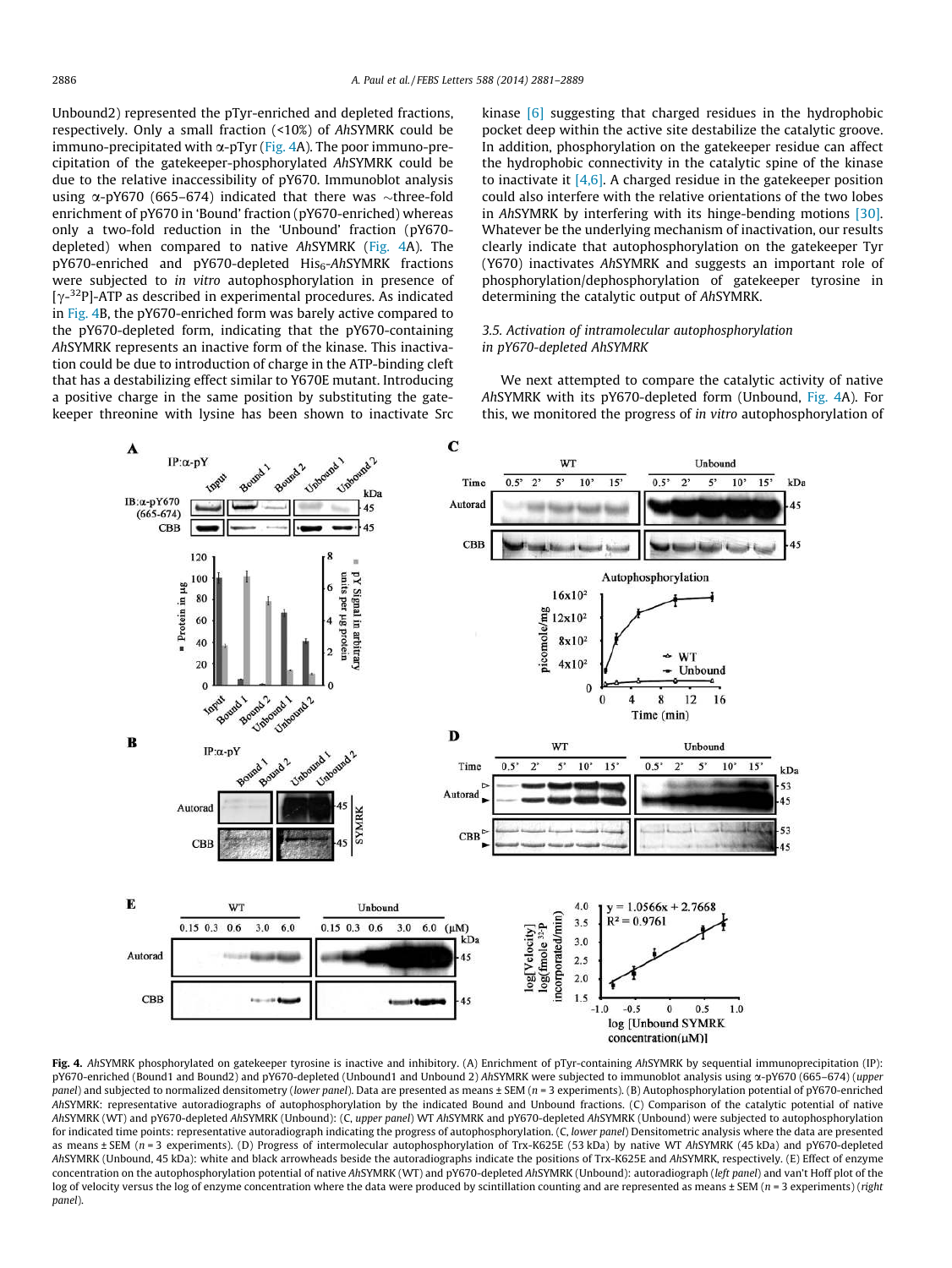AhSYMRK and the pY670-depleted fractions where autophosphorylation was noted to be significantly higher in the pY670-depleted AhSYMRK fraction (Fig. 4C). By estimating the radioactivity incorporated in the corresponding bands it was found that there was  $\sim$ 15-fold increase in the autophosphorylation level by the depletion of pY670-AhSYMRK from the native preparation (Fig. 4C). The  $\sim$ two-fold reduction of the inactive form of the pY670-containing AhSYMRK in the depleted fraction (Fig. 4A) could not account for the  $\sim$ 15-fold increase in autophosphorylation of the pY670-depleted AhSYMRK fraction (Fig. 4C) and suggested that pY670 inhibited autophosphorylation activity of the kinase. Or in other words, phosphorylation on gatekeeper tyrosine appeared to be autoinhibitory.

Like several other RLKs, AhSYMRK autophosphorylated in both an intra and intermolecular manner [43–45]. Our next objective was to understand whether the observed inhibition was targeted to intra or intermolecular autophosphorylation or both. For that similar progress curves of the native and the pY670-depleted AhSYMRK were developed in the presence of the catalytically dead kinase (Trx-K625E-AhSYMRK). As shown in Fig. 4D, the increased autophosphorylation on the pY670-depleted AhSYMRK was intramolecular as phosphorylation on Trx-K625E-AhSYMRK mutant remained relatively unaffected by depletion of pY670-containing AhSYMRK. However, these results did not eliminate the possibility of hierarchical or processive intermolecular autophosphorylation events that could only be undertaken by an active kinase  $[46]$ . To clarify this possibility, we analysed autophosphorylation by the pY670-depleted AhSYMRK fraction over a series of dilutions (up to 40-fold) (Fig. 4E). van't Hoff analysis of the data using linear regression produced a slope of 1.05 with a correlation coefficient of 0.97 indicating the mechanism of increased self-phosphorylation of the kinase by pY670 depletion to be intramolecular. Based on these findings, we conclude that autophosphorylation on gatekeeper tyrosine was autoinhibitory towards intramolecular autophosphorylation undertaken by active AhSYMRK. Overall, data in this section show autophosphorylation on gatekeeper tyrosine to impede the activity of AhSYMRK.

### 4. Summary

AhSYMRK autophosphorylated on gatekeeper tyrosine though phosphorylation on this site was not necessary for the kinase activity [17]. In this report we demonstrate that gatekeeper tyrosine autophosphorylation (pY670) inactivated AhSYMRK. To demonstrate how phosphorylation on the gatekeeper Tyr (pY670) might influence the architecture of the catalytic groove, we developed a homology model of AhSYMRK based on IRAK4 (PDB ID: 2OID\_B) (Supplemental Fig. S2). As indicated in Fig. 5A, the conserved Glu  $(E641)$  in  $\alpha$ -helix C appeared to be within H-bonding distance with Y670 as well as with the backbone of a Phe residue (F742) in the DFG motif of the activation segment. The corresponding residues in IRAK4 (2OID\_B) forms a H-bonding network that is considered to be a signature of the activated state of both IRAK4 [10,11] and other RLKs [9]. Insertion of a phosphate group on gatekeeper Tyr (Y670) in AhSYMRK model indicates a probable steric clash and charge repulsion with E641 in  $\alpha$ -helix C (Fig. 5B) which could disorganise the H-bond network and uncouple the salt-bridge interaction between E641 with K625. This destabilisation of the catalytic groove is a plausible explanation for the strong reduction of catalytic activity in AhSYMRK phosphorylated in gatekeeper tyrosine.

In addition, depletion of the gatekeeper phosphorylated inactive form of AhSYMRK activated intramolecular autophosphorylation of the kinase suggesting gatekeeper tyrosine phosphorylation to have an autoinhibitory effect on this RLK. This is the first report of gatekeeper phosphorylation mediated inhibition of protein kinases that



Fig. 5. Proposed model for gatekeeper phosphorylation mediated inactivation of AhSYMRK. (A) In a homology model (generated on 2OID\_B, Supplemental Fig. S2), Y670 (red), the invariant glutamate from  $\alpha$ -helix C (E641, cyan) and the aspartate from DFG motif (F742, violet) are in H-bonding distance which is a signature of an active conformation for several kinases [9]. The corresponding distances between these residues are also indicated. (B) A simulated phosphate moiety on Y670 appeared to clash with E641 and K625 resulting in probable destabilization of the active site.

adds another evidence in favour of hinge region having an important role in autoinhibition of protein kinases. Usually, autoinhibitory domains are localized outside the kinase domain [47,48] but several evidences indicate the role of hinge region within the kinase domain to have an autoinhibitory effect on protein kinases. These evidences include (i) autoinhibitory network of H-bonds at the hinge region known as a 'molecular brake' in RTKs [49], (ii) intramolecular autoinhibitory interaction of  $\alpha$ C- $\beta$ 4 loop with activation loop of ErbB2 receptor kinase [50], (iii) autoinhibited conformation of the GCN2 by an arginine residue mediated rigidification of hinge region [51], (iv) autoinhibition of NEK7 kinase by preventing the interaction of its gatekeeper leucine with another leucine in the  $\alpha$ C loop [52], (v) a cluster of hydrophobic residues that interact with the gatekeeper form a novel structural unit that restrain backbone flexibility at the activation loop through an intramolecular pathway of connectivity in ERK2  $[7]$ . Therefore it appears that the hinge region alongwith the gatekeeper serves as a potential mediator of autoinhibition in protein kinases. Since presence of a gatekeeper tyrosine residue is a conserved feature in RLKs, it remains to be seen whether phosphorylation on gatekeeper tyrosine and its autoinhibitory effects are of widespread occurrence in RLKs.

## Conflict of interest

The authors declare that they have no conflict of interest.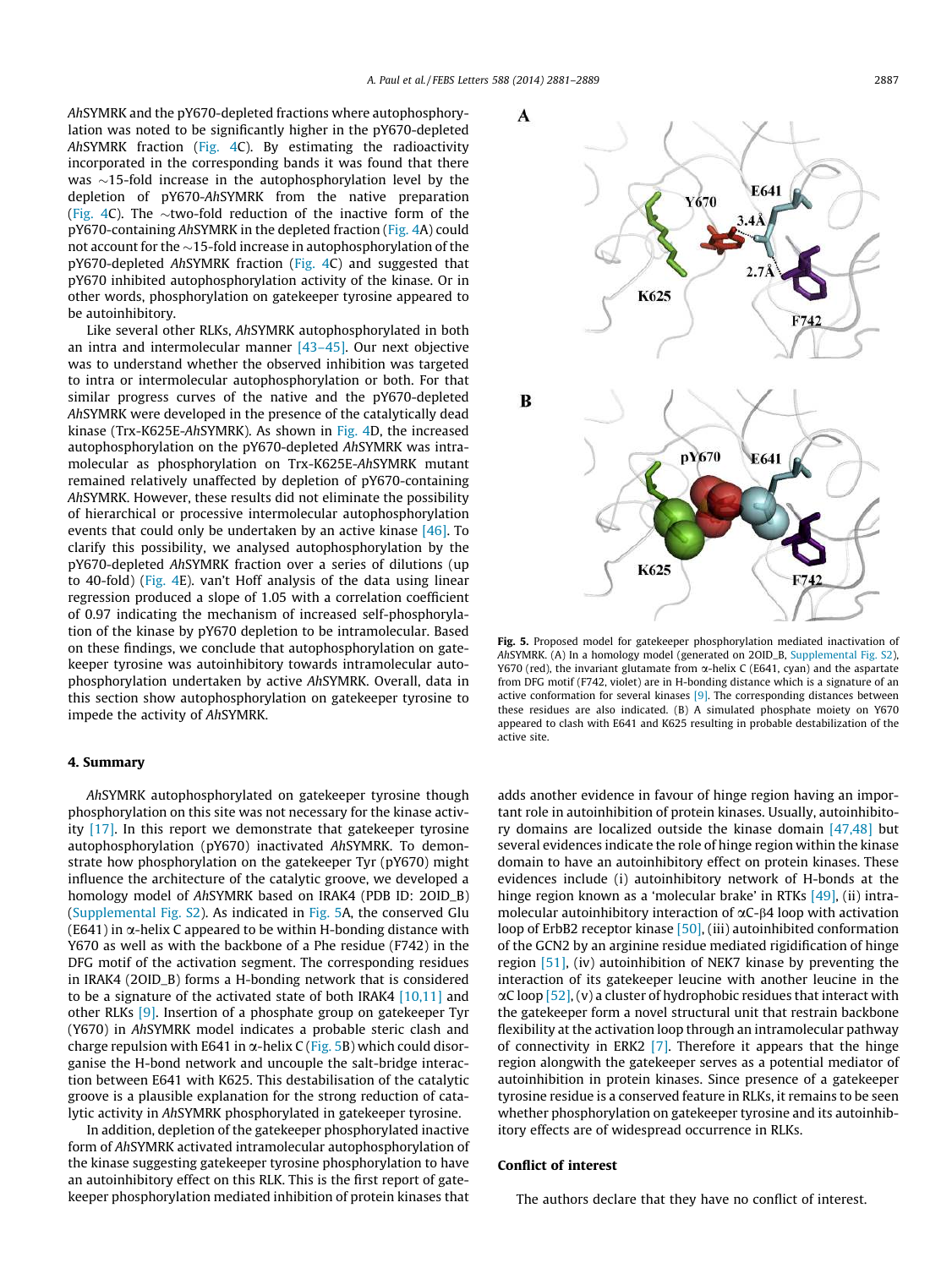## Acknowledgements

This work was supported by Grants from Govt. of India (i) DBT CEIB (BT/01/CEIB/09/VI/10) (ii) DBT-IPLS (BT/PR14552/INF/22/123/ 2010). We thank UGC for providing fellowships to A.P., S.S., A.B., CSIR for A.B. and ICMR for A.D. We also thank CSIR-IICB and DBT, India for infrastructural support and the Ramalingaswami fellowship, respectively to S.C.

## Appendix A. Supplementary data

Supplementary data associated with this article can be found, in the online version, at http://dx.doi.org/10.1016/j.febslet.2014.06. 056.

#### References

- [1] Kornev, A.P. and Taylor, S.S. (2010) Defining the conserved internal architecture of a protein kinase. Biochim. Biophys. Acta 1804, 440–444.
- [2] Lindin, I., Wuxiuer, Y., Ravna, A.W., Moens, U. and Sylte, I. (2014) Comparative molecular dynamics simulations of mitogen-activated protein kinaseactivated protein kinase 5. Int. J. Mol. Sci. 15, 4878–4902.
- [3] Zuccotto, F., Ardini, E., Casale, E. and Angiolini, M. (2010) Through the ''gatekeeper door'': exploiting the active kinase conformation. J. Med. Chem. 53, 2681–2694.
- [4] Taylor, S.S. and Kornev, A.P. (2011) Protein kinases: evolution of dynamic regulatory proteins. Trends Biochem. Sci. 36, 65–77.
- [5] Liu, Y., Shah, K., Yang, F., Witucki, L. and Shokat, K.M. (1998) A molecular gate which controls unnatural ATP analogue recognition by the tyrosine kinase v-Src. Bioorg. Med. Chem. 6, 1219–1226.
- [6] Azam, M., Seeliger, M.A., Gray, N.S., Kuriyan, J. and Daley, G.Q. (2008) Activation of tyrosine kinases by mutation of the gatekeeper threonine. Nat. Struct. Mol. Biol. 15, 1109–1118.
- [7] Emrick, M.A., Lee, T., Starkey, P.J., Mumby, M.C., Resing, K.A. and Ahn, N.G. (2006) The gatekeeper residue controls autoactivation of ERK2 via a pathway
- of intramolecular connectivity. Proc. Natl. Acad. Sci. USA 103, 18101–18106. [8] Sours, K.M., Xiao, Y. and Ahn, N.G. (2014) Extracellular-regulated kinase 2 is activated by the enhancement of hinge flexibility. J. Mol. Biol..
- [9] Klaus-Heisen, D. et al. (2011) Structure–function similarities between a plant receptor-like kinase and the human interleukin-1 receptor-associated kinase-4. J. Biol. Chem. 286, 11202–11210.
- [10] Wang, Z., Liu, J., Sudom, A., Ayres, M., Li, S., Wesche, H., Powers, J.P. and Walker, N.P. (2006) Crystal structures of IRAK-4 kinase in complex with inhibitors: a serine/threonine kinase with tyrosine as a gatekeeper. Structure 14, 1835–1844.
- [11] Kuglstatter, A. et al. (2007) Cutting Edge: IL-1 receptor-associated kinase 4 structures reveal novel features and multiple conformations. J. Immunol. 178, 2641–2645.
- [12] Bojar, D., Martinez, J., Santiago, J., Rybin, V., Bayliss, R. and Hothorn, M. (2014) Crystal structures of the phosphorylated BRI1 kinase domain and implications for brassinosteroid signal initiation. Plant J. 78, 31-43.
- [13] Yan, L. et al. (2012) Structural basis for the impact of phosphorylation on the activation of plant receptor-like kinase BAK1. Cell Res. 22, 1304–1308.
- [14] Oh, M.H., Wang, X., Kota, U., Goshe, M.B., Clouse, S.D. and Huber, S.C. (2009) Tyrosine phosphorylation of the BRI1 receptor kinase emerges as a component of brassinosteroid signaling in Arabidopsis. Proc. Natl. Acad. Sci. USA 106, 658–663.
- [15] Lin, W., Li, B., Lu, D., Chen, S., Zhu, N., He, P. and Shan, L. (2014) Tyrosine phosphorylation of protein kinase complex BAK1/BIK1 mediates Arabidopsis innate immunity. Proc. Natl. Acad. Sci. USA 111, 3632–3637.
- [16] Oh, M.H., Wang, X., Wu, X., Zhao, Y., Clouse, S.D. and Huber, S.C. (2010) Autophosphorylation of Tyr-610 in the receptor kinase BAK1 plays a role in brassinosteroid signaling and basal defense gene expression. Proc. Natl. Acad. Sci. USA 107, 17827–17832.
- [17] Samaddar, S. et al. (2013) Autophosphorylation of gatekeeper tyrosine by symbiosis receptor kinase. FEBS Lett. 587, 2972–2979.
- [18] Stracke, S. et al. (2002) A plant receptor-like kinase required for both bacterial and fungal symbiosis. Nature 417, 959–962.
- [19] Endre, G., Kereszt, A., Kevei, Z., Mihacea, S., Kalo, P. and Kiss, G.B. (2002) . receptor kinase gene regulating symbiotic nodule development. Nature 417, 962–966.
- [20] Dasgupta, M., Honeycutt, T. and Blumenthal, D.K. (1989) The gamma-subunit of skeletal muscle phosphorylase kinase contains two noncontiguous domains that act in concert to bind calmodulin. J. Biol. Chem. 264, 17156–17163.
- [21] DasGupta, M. (1994) Characterization of a calcium-dependent protein kinase from Arachis hypogea (groundnut) seeds. Plant Physiol. 104, 961–969.
- [22] Raichaudhuri, A., Bhattacharyya, R., Chaudhuri, S., Chakrabarti, P. and Dasgupta, M. (2006) Domain analysis of a groundnut calcium-dependent protein kinase: nuclear localization sequence in the junction domain is coupled with nonconsensus calcium binding domains. J. Biol. Chem. 281, 10399–10409.
- [23] Kelly, S.M., Jess, T.J. and Price, N.C. (2005) How to study proteins by circular dichroism. Biochim. Biophys. Acta 1751, 119–139.
- [24] Meyer, M.R., Lichti, C.F., Townsend, R.R. and Rao, A.G. (2011) Identification of in vitro autophosphorylation sites and effects of phosphorylation on the Arabidopsis CRINKLY4 (ACR4) receptor-like kinase intracellular domain: insights into conformation, oligomerization, and activity. Biochemistry 50, 2170–2186.
- [25] Hildebrand, A., Remmert, M., Biegert, A. and Soding, J. (2009) Fast and accurate automatic structure prediction with HHpred. Proteins 77 (Suppl. 9), 128–132.
- [26] Eswar, N., Eramian, D., Webb, B., Shen, M.Y. and Sali, A. (2008) Protein structure modeling with MODELLER. Methods Mol. Biol. 426, 145–159.
- [27] Laskowski, R.A., MacArthur, M.W., Moss, D.S. and Thornton, J.M. (1993) PROCHECK: a program to check the stereochemical quality of protein structures. J. Appl. Crystallogr. 26, 283–291.
- [28] Eisenberg, D., Luthy, R. and Bowie, J.U. (1997) VERIFY3D: assessment of protein models with three-dimensional profiles. Methods Enzymol. 277, 396– 404.
- [29] Pettersen, E.F., Goddard, T.D., Huang, C.C., Couch, G.S., Greenblatt, D.M., Meng, E.C. and Ferrin, T.E. (2004) UCSF Chimera – a visualization system for exploratory research and analysis. J. Comput. Chem. 25, 1605–1612.
- [30] Jura, N., Zhang, X., Endres, N.F., Seeliger, M.A., Schindler, T. and Kuriyan, J. (2011) Catalytic control in the EGF receptor and its connection to general kinase regulatory mechanisms. Mol. Cell 42, 9–22.
- [31] Wente, S.R., Villalba, M., Schramm, V.L. and Rosen, O.M. (1990) Mn2(+) binding properties of a recombinant protein-tyrosine kinase derived from the human insulin receptor. Proc. Natl. Acad. Sci. USA 87, 2805–2809.
- [32] Sierke, S.L., Cheng, K., Kim, H.H. and Koland, J.G. (1997) Biochemical characterization of the protein tyrosine kinase homology domain of the ErbB3 (HER3) receptor protein. Biochem. J. 322 (Pt 3), 757–763.
- [33] Fontana, A., de Laureto, P.P., Spolaore, B., Frare, E., Picotti, P. and Zambonin, M. (2004) Probing protein structure by limited proteolysis. Acta Biochim. Pol. 51,  $299 - 321$ .
- [34] Gadella Jr., T.W. and Jovin, T.M. (1995) Oligomerization of epidermal growth factor receptors on A431 cells studied by time-resolved fluorescence imaging microscopy. A stereochemical model for tyrosine kinase receptor activation. J. Cell Biol. 129, 1543–1558.
- [35] Livnah, O., Stura, E.A., Middleton, S.A., Johnson, D.L., Jolliffe, L.K. and Wilson, I.A. (1999) Crystallographic evidence for preformed dimers of erythropoietin receptor before ligand activation. Science 283, 987–990.
- [36] Moriki, T., Maruyama, H. and Maruyama, I.N. (2001) Activation of preformed EGF receptor dimers by ligand-induced rotation of the transmembrane domain. J. Mol. Biol. 311, 1011–1026.
- [37] Mischel, P.S., Umbach, J.A., Eskandari, S., Smith, S.G., Gundersen, C.B. and Zampighi, G.A. (2002) Nerve growth factor signals via preexisting TrkA receptor oligomers. Biophys. J. 83, 968–976.
- [38] Ferguson, K.M., Berger, M.B., Mendrola, J.M., Cho, H.S., Leahy, D.J. and Lemmon, M.A. (2003) EGF activates its receptor by removing interactions that autoinhibit ectodomain dimerization. Mol. Cell 11, 507–517.
- [39] Russinova, E., Borst, J.W., Kwaaitaal, M., Cano-Delgado, A., Yin, Y., Chory, J. and de Vries, S.C. (2004) Heterodimerization and endocytosis of Arabidopsis brassinosteroid receptors BRI1 and AtSERK3 (BAK1). Plant Cell 16, 3216– 3229.
- [40] Wang, X. et al. (2005) Identification and functional analysis of in vivo phosphorylation sites of the Arabidopsis BRASSINOSTEROID-INSENSITIVE1 receptor kinase. Plant Cell 17, 1685–1703.
- [41] Hink, M.A., Shah, K., Russinova, E., de Vries, S.C. and Visser, A.J. (2008) Fluorescence fluctuation analysis of Arabidopsis thaliana somatic embryogenesis receptor-like kinase and brassinosteroid insensitive 1 receptor oligomerization. Biophys. J. 94, 1052–1062.
- [42] Giranton, J.L., Dumas, C., Cock, J.M. and Gaude, T. (2000) The integral membrane S-locus receptor kinase of Brassica has serine/threonine kinase activity in a membranous environment and spontaneously forms oligomers in planta. Proc. Natl. Acad. Sci. USA 97, 3759–3764.
- [43] Oh, M.H., Ray, W.K., Huber, S.C., Asara, J.M., Gage, D.A. and Clouse, S.D. (2000) Recombinant brassinosteroid insensitive 1 receptor-like kinase autophosphorylates on serine and threonine residues and phosphorylates a conserved peptide motif in vitro. Plant Physiol. 124, 751–766.
- [44] Liu, G.Z., Pi, L.Y., Walker, J.C., Ronald, P.C. and Song, W.Y. (2002) Biochemical characterization of the kinase domain of the rice disease resistance receptorlike kinase XA21. J. Biol. Chem. 277, 20264–20269.
- [45] Schulze-Muth, P., Irmler, S., Schroder, G. and Schroder, J. (1996) Novel type of receptor-like protein kinase from a higher plant (Catharanthus roseus). cDNA, gene, intramolecular autophosphorylation, and identification of a threonine important for auto- and substrate phosphorylation. J. Biol. Chem. 271, 26684– 26689.
- [46] Lew, E.D., Furdui, C.M., Anderson, K.S. and Schlessinger, J. (2009) The precise sequence of FGF receptor autophosphorylation is kinetically driven and is disrupted by oncogenic mutations. Sci. Signal. 2, ra6.
- [47] Smock, R.G. and Gierasch, L.M. (2009) Sending signals dynamically. Science 324, 198–203.
- [48] Nagar, B. et al. (2003) Structural basis for the autoinhibition of c-Abl tyrosine kinase. Cell 112, 859–871.
- [49] Chen, H., Ma, J., Li, W., Eliseenkova, A.V., Xu, C., Neubert, T.A., Miller, W.T. and Mohammadi, M. (2007) A molecular brake in the kinase hinge region regulates the activity of receptor tyrosine kinases. Mol. Cell 27, 717–730.